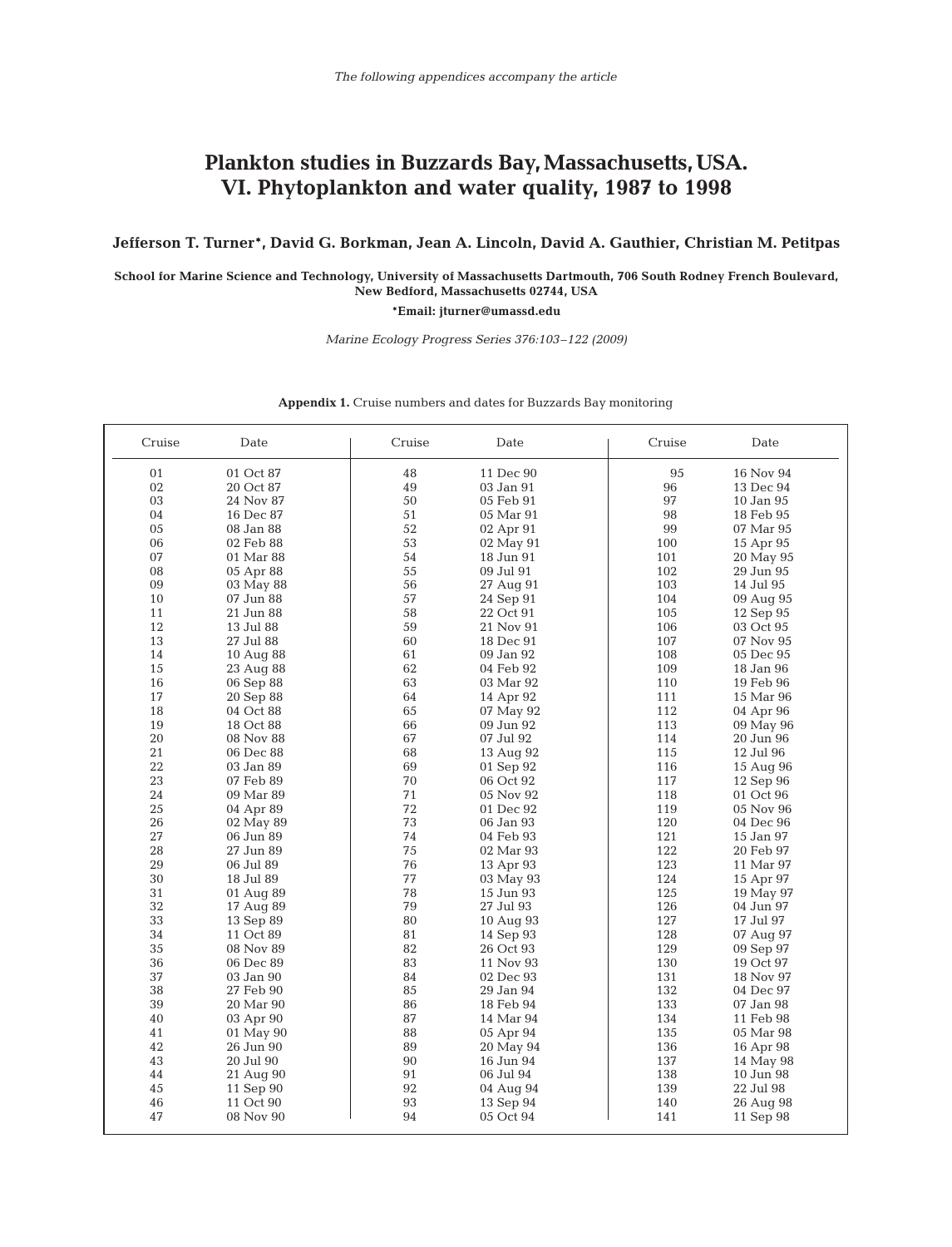**Appendix 2.** Phytoplankton taxa recorded for Buzzards Bay. Taxonomic designations are according to Tomas (1997), and for some dinoflagellates, Dodge (1982)

## **Diatoms**

*Acnanthes* spp. *Actinoptychus senarius* (Ehrenberg) Ehrenberg *Amphiprora* spp. *Amphora* spp. *Asterionellopsis glacialis* (Castracane) F. E. Round *Attheya septentrionalis* (Østrup) Crawford *Bacillaria paxillifera* (O. F. Müller) Hendey *Bacteriastrum delicatulum* Cleve *Ceratulina pelagica* (Cleve) Hendey *Chaetoceros compressus* Lauder *Chaetoceros coronatum* Gran *Chaetoceros costatus* Pavillard *Chaetoceros curvisetus* Cleve *Chaetoceros danicus* Cleve *Chaetoceros debilis* Cleve *Chaetoceros decipiens* Cleve *Chaetoceros didymus* Ehrenberg *Chaetoceros difficile* Cleve *Cheatoceros gracilis* Schütt *Chaetoceros lacinosus* Schütt *Cheatoceros lorenzianus* Grunow *Chaetoceros pseudocurvisetus* Mangin *Chaetoceros socialis* Lauder *Chaetoceros* spp. *Cocconeis scutellum* Ehrenberg *Corethron criophilum* Castracane *Coscinodiscus centralis* Ehrenberg *Coscinodiscus marginatus* Ehrenberg *Coscinodiscus oculus-iridis* Ehrenberg *Coscinodiscus radiatus* Ehrenberg *Coscinodiscus* spp. *Cylindrotheca closterium* (Ehrenberg) Reimann & Lewin *Dactyliosolen fragilissimus* (Bergon) Hasle comb. nov. *Detonula confervacea* (Cleve) Gran *Detonula pumila* (Castracane) Gran *Diploneis crabro* Ehrenberg *Diploneis smithii* (Breb.) Cleve *Ditylum brightwellii* (West) Grunow in Van Heurck *Eucampia zodiacus* Ehrenberg *Fragilaria* spp. *Grammatophora marina* (Lyngb) Kütz *Guinardia delicatula* (Cleve) Hasle comb. Nov. *Guinardia flaccida* (Castracane) H. Peragallo *Guinardia striata* (Stolterforh) Hasle comb. nov. *Gyrosigma* spp. *Hemiaulus hauckii* Grunow in Van Huerck *Leptocylindrus danicus* Cleve *Leptocylindrus minimus* Gran *Licomophora abbreviata* Agardh

*Licomophora* spp. *Melosira distans* (Ehrenberg) Kütz *Melosira moniliformis* (O. F. Muller) Agardh *Melosira nummuloides* C. A. Agardh *Navicula* spp. *Nitzschia longissima* (Brébisson, in Kützing) Ralfs in Pritchard *Odontella aurita* (Lyngbye) C. A. Agardh *Odontella mobilie*nsis (Bailey) Grunow *Odontella sinensis* (Greville) Grunow *Paralia sulcata* (Ehrenberg) Cleve *Pleurosigma* spp. *Proboscia alata* (Brightwell) Sundström *Pseudo-nitzschia* spp. *Rhabdonema adriaticum* Kütz *Rhizosolenia alata* Brightwell (= *Proboscia alata*  (Brightwell) Sandstrom) *Rhizosolenia delicatula* Cleve (= *Guinardia delicatula* (Cleve) G. R. Hasle) *Rhizosolenia fragilissima* Bergon (= *Dactyliosolen fragilissimus* (Bergon) G. R. Hasle) *Rhizosolenia hebetata* Bailey f. *hebetata Rhizosolenia imbricata* Brightwell *Rhizosolenia setigera* Brightwell *Rhizosolenia stolterfothii* H. Peragallo (= *Guinardia striata*  (Stolterfoth) G. R. Hasle) *Rhizosolenia styliformis* Brightwell *Rhizosolenia* spp. *Skeletonema costatum* (Greville) Cleve *Stephanopyxis palmeriana* (Greville) Grunow *Stephanopyxis turris* (Arnott in Greville) Ralfs in Pritchard *Streptotheca tamesis* (Shrubsole) Ricard *Striatella unipunctata* (Lyngbye) C. A. Agardh Surirella spp. *Synedra* spp. *Thalassionema nitzschoides* (Grunow) Mereschkowsky *Thalassionema* spp. *Thalassiosira decipiens* (Grunow) Jørgensen *Thalassiosira gravida* Cleve *Thalassiosira leptopus* (Grunow, in Ven Heurck) Hasle & G. Fryxell *Thalassiosira nordenskioldii* Cleve *Thalassiosira rotula* Meunier *Thalassiosira subtilis* (Ostenfeld) Gran *Thalassiosira* spp. *Thalassiothrix longissima* Cleve & Grunow *Thalassiothrix* spp. *Tropidoneis* spp. Unidentified centric diatoms Unidentified pennate diatoms